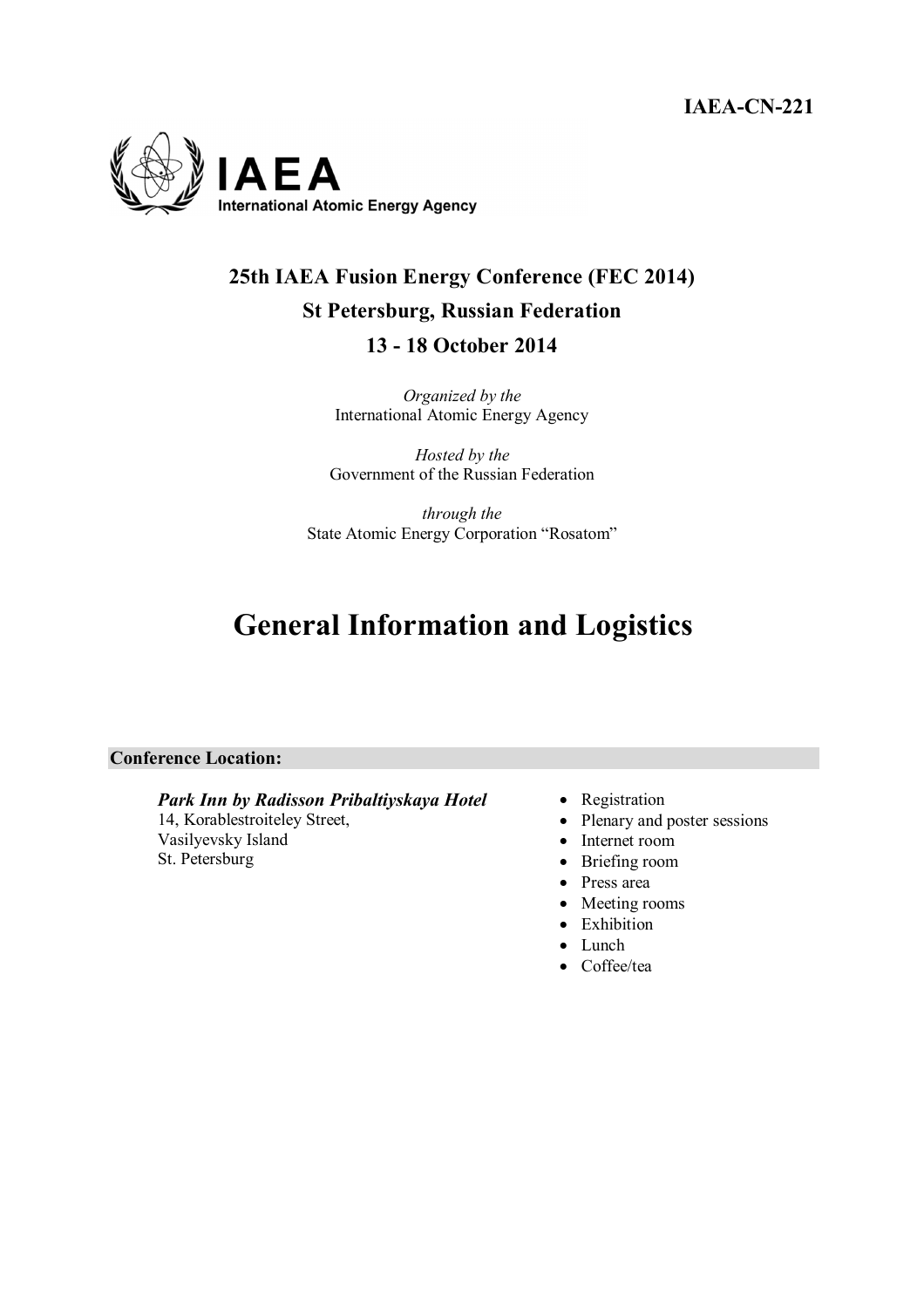## **Registration:**

Registration will be open on **Sunday, 12 October** from **15:00** to **20:00** and will continue on Monday 13 October from 07:30. Registration will be open throughout the conference.

Participants are encouraged to take advantage of registration on Sunday. Participants should bring with them to registration their passports to enable access to the premises.

### **Conference Opening:**

#### Monday, 13 October 2014, **08:30**

#### **Visas:**

Officially designated participants and their accompanying persons who require a visa to enter the Russian Federation are urged to:

- 1. Firstly, contact a consulate or embassy of the Russian Federation to determine which documents are required to apply for a visa.
- 2. Then, request the issuance of an invitation letter from the host organization by completing and submitting the appropriate form at the local host's conference website ("Visa Support" page). (see below "Conference Web Sites" regarding your personal account).

Upon receipt of the required information the host organization will send the requestors a pdf of the invitation letter via e-mail. This invitation letter is to be submitted together with the visa application form and other required documents to a Consulate of the Russian Federation.

Please be aware that all requests for invitation letters should be made as soon as possible and no later than **20 August 2014**. The process of issuing this invitation letter takes approximately one month.

#### **Conference badges:**

For the conference badges participants should submit **by 20 August 2014** the following information **along with their photo** to e-mail address: fec2014@atomexpo.com **:**

*for non-Russian participants:* Family name, Given name(s), Title; Date and the Place of Birth; Passport Number and the Expiry Date; Affiliation

*for participants from Russia:*  Family name, Given name(s), Title; Date and the Place of Birth; Passport Number, Place and Date of Issue, Date of Expiry; Address of Registration; Affiliation

*requirements for the photos are:*

- 1. Colour photo 3х4 cm in JPEG file format;
- 2. Resolution min 480 x 640 pixels;
- 3. Full face, without headdress;
- 4. The face should occupy at least 70% of the picture.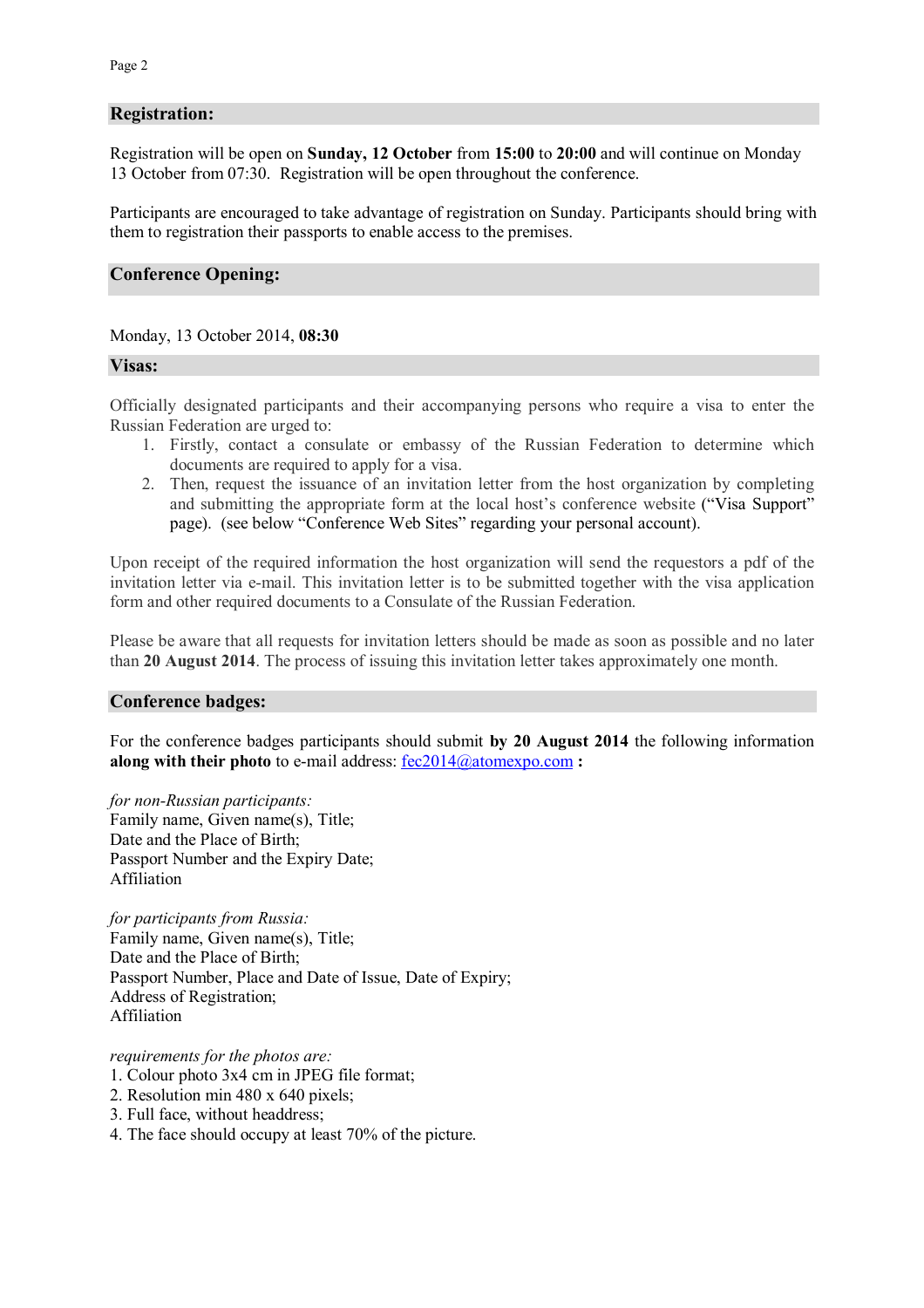### **Accommodation:**

Conference participants are expected to make their own hotel arrangements. The host organization has made block bookings at special rates in the conference hotel, *Park Inn by Radisson Pribaltiyskaya Hotel.* Arrangements, e.g. transport to events, organized lunches, participant assistance, have been made especially for participants staying at this hotel. Participants are therefore encouraged, as far as possible, to reserve rooms in this hotel.

Hotel reservations at the Conference Hotel should be made at the local host's conference web site **by 15 August 2014**. After that date reservations and special rates cannot be guaranteed. Reservations will be made on a first come first served basis within the limits of availability of rooms.

Accommodation is also offered at the following hotels:

- Hotel Moscow 4<sup>\*</sup> (2, Alexander Nevsky Square)
- Hotel Four Seasons 5<sup>\*</sup> (1, Voznesensky Prospekt)
- Hotel Angleterre 4\* (24, Malaya Morskaya Ul. )

Please note that special transport arrangements for participants are not in place for the above three hotels.

Please note that the IAEA cannot assist you with hotel bookings and cannot be held responsible for any cancellation fees or re-bookings.

#### **Lunch:**

There are limited possibilities to take lunch within walking distance near the conference hotel (Park Inn by Radisson Pribaltiyskaya Hotel).

Participants staying at the conference hotel and booking through the host's web site by **15 August 2014** have lunch included in their accommodation. Participants **not** staying at the conference hotel can book lunch **(advance booking only)** via the local host's conference web site by **15 August 2014**. The cost of each lunch is approximately  $\epsilon$ 18-20.

The buffet lunch, with a variable daily menu, includes a salad-bar, cold refreshments, soups and main courses, drinks and deserts, and will be available to all participants and accompanying persons who have ordered the pre-arranged lunch. Lunch time is approximately from 12:30 pm to 2:00 pm (exact time to be advised).

#### **Refreshments**

During coffee breaks (morning and afternoon) refreshments will be offered free of charge from Monday, 13 October to Saturday, 18 October 2014 in the *Park Inn by Radisson Pribaltiyskaya Hotel*.

#### **Conference Reception and Dinner/evening events:**

Two evening events are planned.

A **Welcome Party** dedicated to the opening of the conference is planned for 13 October 2014, from 19:30 to 22:30. The venue along with a detailed programme will be available on the web site in August 2014.

The event is free of charge to participants. There is a charge of  $\epsilon$ 10 per accompanying person, and the accompanying person must be indicated in advance on the web site.

As part of the conference social programme a **Banquet** is planned on 16 October 2014 from 19:30 to 21:30, in the Mariinsky Theatre (Saint-Petersburg, 1 Theatre Square). The detailed programme of the event will be available on the local host's conference web site in August 2014.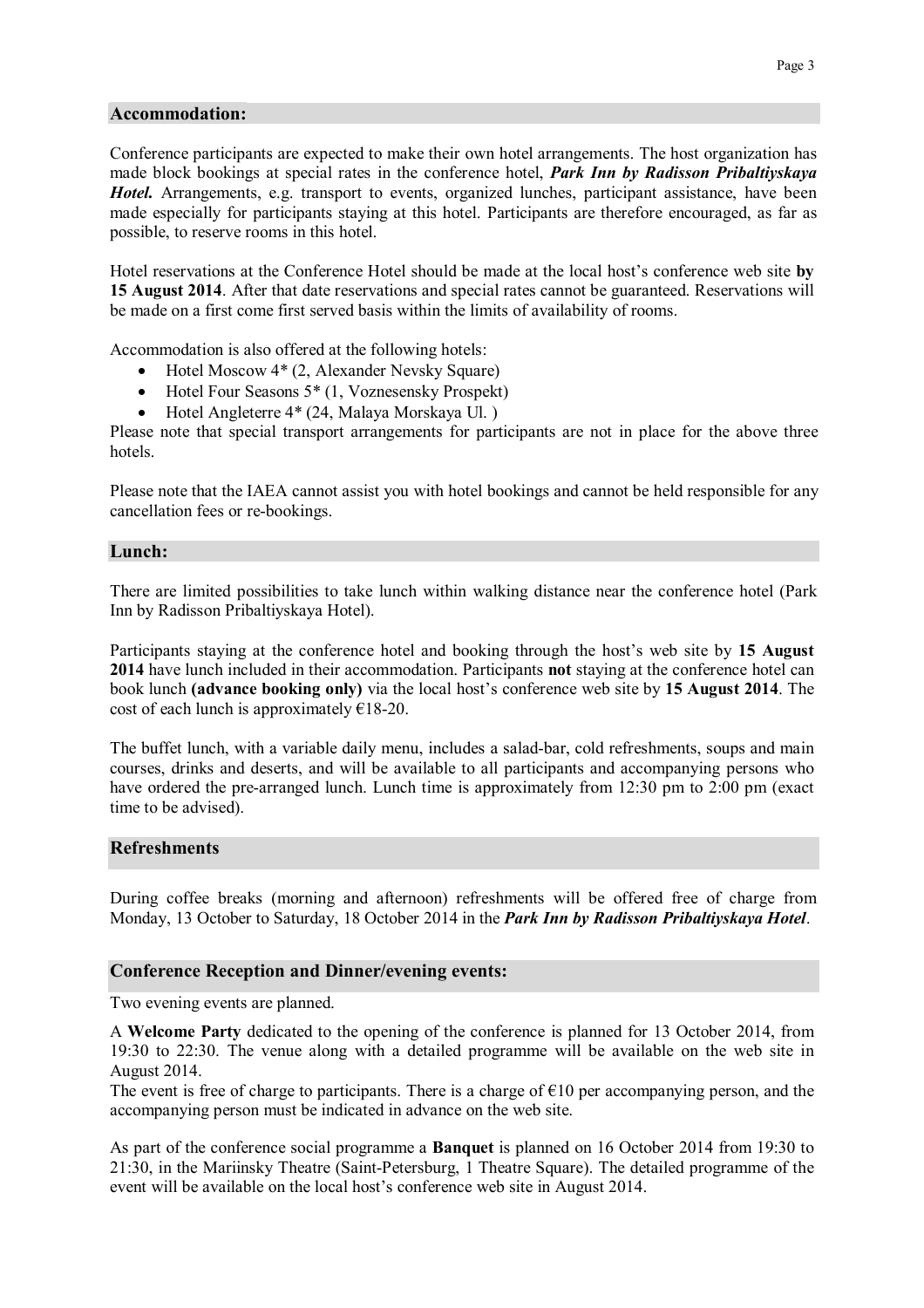Page 4

Ticket price is  $\epsilon$ 100 per person, for both participants and accompanying persons. The number of tickets is limited.

For both of the above events reservations must be made via the local host's conference web site by **10 September 2014**.

Buses will transport participants to and from the venues. More details will be available at the hospitality desk in St. Petersburg.

### **Technical Tours**

Within the framework of the conference two technical tours are planned:

| Tuesday, 14 October   | JSC "D. V. Efremov Institute of Electrophysical Apparatus |
|-----------------------|-----------------------------------------------------------|
| Wednesday, 15 October | Ioffe Institute for Applied Physics.                      |

The tours will be held from 13:00 to 19:00 and will include the visit to laboratories and experimental facilities.

Buses will transport delegates to and from the venues. More details will be available at the hospitality desks in St. Petersburg.

Participants interested in joining a tour are requested to register at the local host's conference web site by **15 August 2014.** 

### **Transportation:**

Transportation will be available free of charge for participants as follows:

- 12 October (Sunday) from 06:00 to 24:00 shuttle transfers from the **Airport Pulkovo-3** and the **Moscow Railway Station** to the Park Inn by Radisson Pribaltiyskaya Hotel (conference venue).
- 13 October (Monday) shuttle transfer from the conference venue to the **Welcome Party** and return.
- 14 October (Tuesday) shuttle transfer from the conference venue to the **technical tour** "NIIEFA JSC" named after D.V. Ephremov and return.
- 15 October (Wednesday) shuttle transfer from the conference venue to the **technical tour** A. F. Ioffe Institute for Applied Physics and return.
- 16 October (Thursday) shuttle transfer from the conference venue to the **Banquet** and return.
- 19 October (Sunday) shuttle transfers from the conference hotel to the Airport Pulkovo-3 and to the **Moscow Railway Station**.

Please check the conference hotel hospitality desk for the schedule.

#### **Documentation:**

The provisional programme is available at the conference website. The final programme will be available upon registration in St. Petersburg.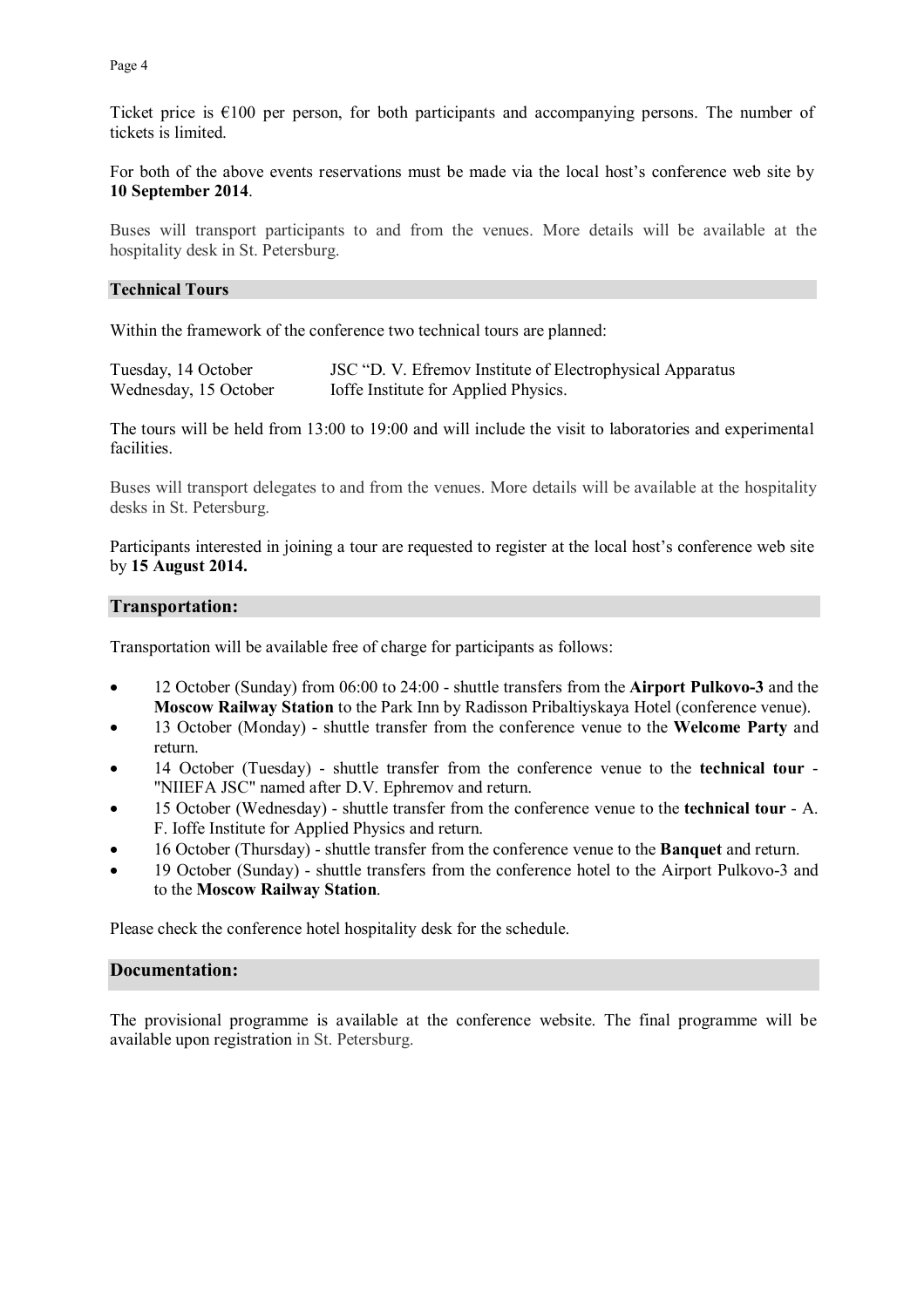#### **Working language:**

The working languages of the conference will be English. No simultaneous interpretation will be provided.

#### **Satellite Meeting Rooms**

A number of meeting rooms are available for side meetings during the conference. Side meetings should be of no longer than four hours duration and may be booked at the local host's conference web site until **20 September 2014**. After this date rooms may be booked on site at the Conference Registration Desk.

#### **Exhibition:**

IAEA Member States, accredited organizations and commercial companies may wish to hold an exhibition during the conference. Participation in the exhibition provides a unique opportunity to demonstrate achievements in fusion research development to all conference participants and representatives of the media.

Please see the conference web site for further details.

The deadline for sending a request to participate in the exhibition is **15 August 2014.**

#### **Conference web sites:**

There are two conference web sites:

#### **IAEA conference web site**: http://www-pub.iaea.org/iaeameetings/46091/25thFEC-2014

The IAEA web site deals predominantly with conference registration, the conference programme and related matters, such as access to INDICO and paper submission, exhibition possibilities.

#### **Local host's conference web site**: http://www.fec2014.org

Here you will find conference location and accommodation details and the reservation pages, links to partner-hotels, tour and social event registration, visa guidance, pre-arranged lunch reservation, entertainment activities, media representatives registration page, news, photo galleries, FAQ.

**IMPORTANT:** to access the reservation pages at the local host's web site, **participants will require a user name and password**. This will be sent to all officially designated participants by the local host as soon as their official designation has been received by the IAEA.

Participants are encouraged to visit the two conference websites regularly to check for new and updated information.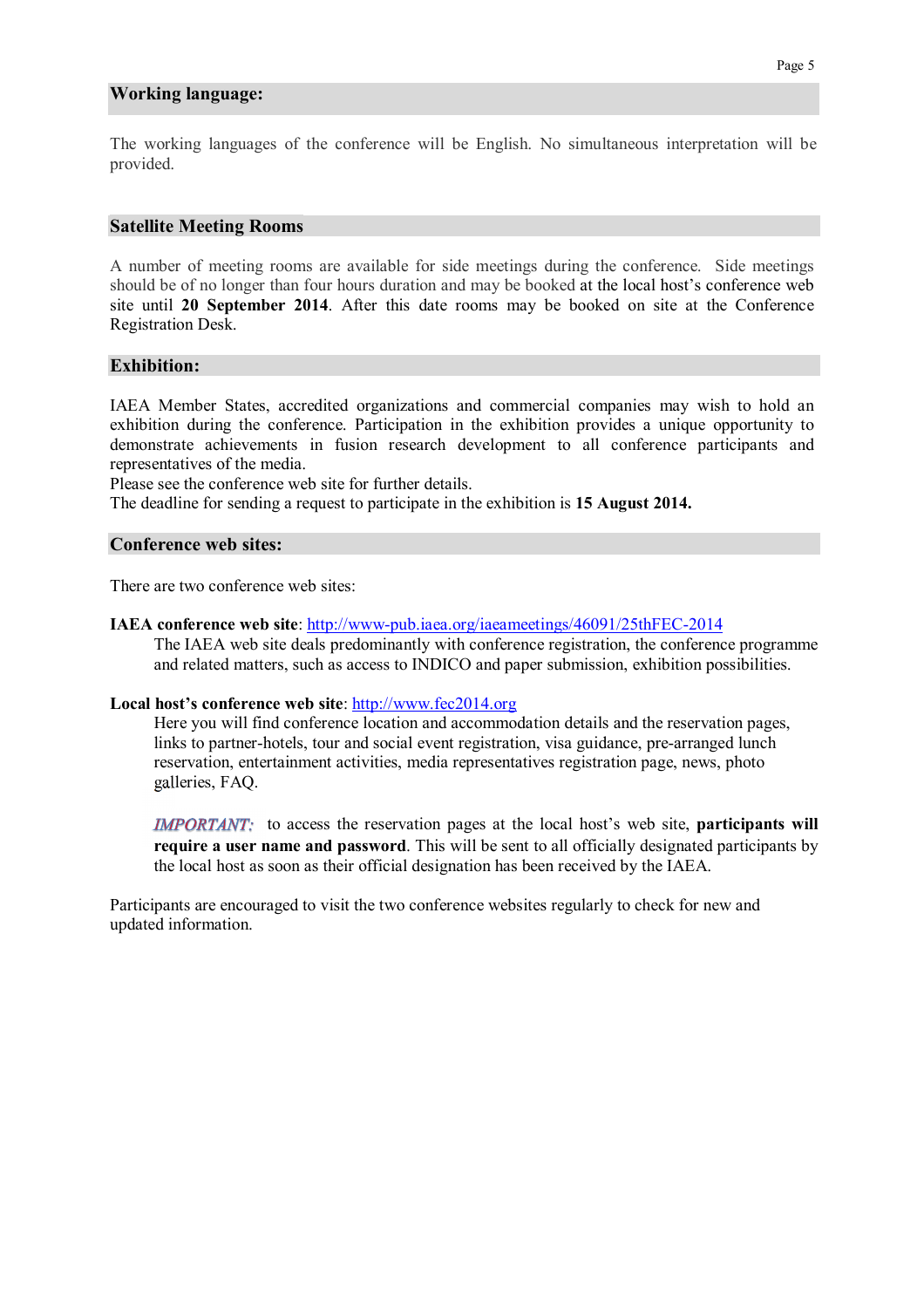# **Hospitality Desk**

To assist delegates and accompanying persons with general enquiries hospitality desks will be set up in Pulkovo-3 Airport, the Moscow Railway Station, and the Park Inn by Radisson Pribaltiyskaya Hotel. At these desks you can obtain the schedule of complimentary shuttle transfers.

| <b>Sites</b>                              | <b>Opening hours of hospitality desks</b> |
|-------------------------------------------|-------------------------------------------|
| Pulkovo-3 airport                         | 12 October $06.00 - 24.00$                |
|                                           | 13 October $06.00 - 18.00$                |
|                                           |                                           |
| <b>Moscow Railway Station</b>             | 12 October $06.00 - 24.00$                |
|                                           | 13 October $06.00 - 18.00$                |
|                                           |                                           |
| Park Inn by Radisson Pribaltiyskaya Hotel | 12-13 October $10.00 - 20.00$             |
|                                           | 14-18 October $08.00 - 19.00$             |
|                                           |                                           |

#### **Support Center for Participants (Call-centre):**

This is a specialized support service for conference participants. Call-center operators provide general information about the conference, media accreditation, participation in the exhibition in the Park Inn by Radisson Pribaltiyskaya Hotel, and concierge services (reservation of hotels, technical tours, etc.).

Email address: fec2014@atomexpo.com Telephone no: +7 499 922-89-95 (10:30–18:00 UTC+4)

# **Key Dates &Deadlines**

| Conference badges                                                | 20 August                                              |
|------------------------------------------------------------------|--------------------------------------------------------|
| Hotel reservation at the<br>Conference Hotel for special rates:  | 15 August                                              |
| Lunch (for participants not<br>staying at the conference hotel): | 15 August                                              |
| Exhibition                                                       | 15 August                                              |
| Visa support (invitation letter):                                | 20 August                                              |
| Technical tours                                                  | 15 August                                              |
| Conference dinner                                                | 15 August                                              |
| <b>Welcome Party</b>                                             | 10 September                                           |
| Satellite meeting rooms                                          | 20 September                                           |
| On site registration                                             | 12 October $15:00 - 20:00$<br>13 October 07:30 ongoing |